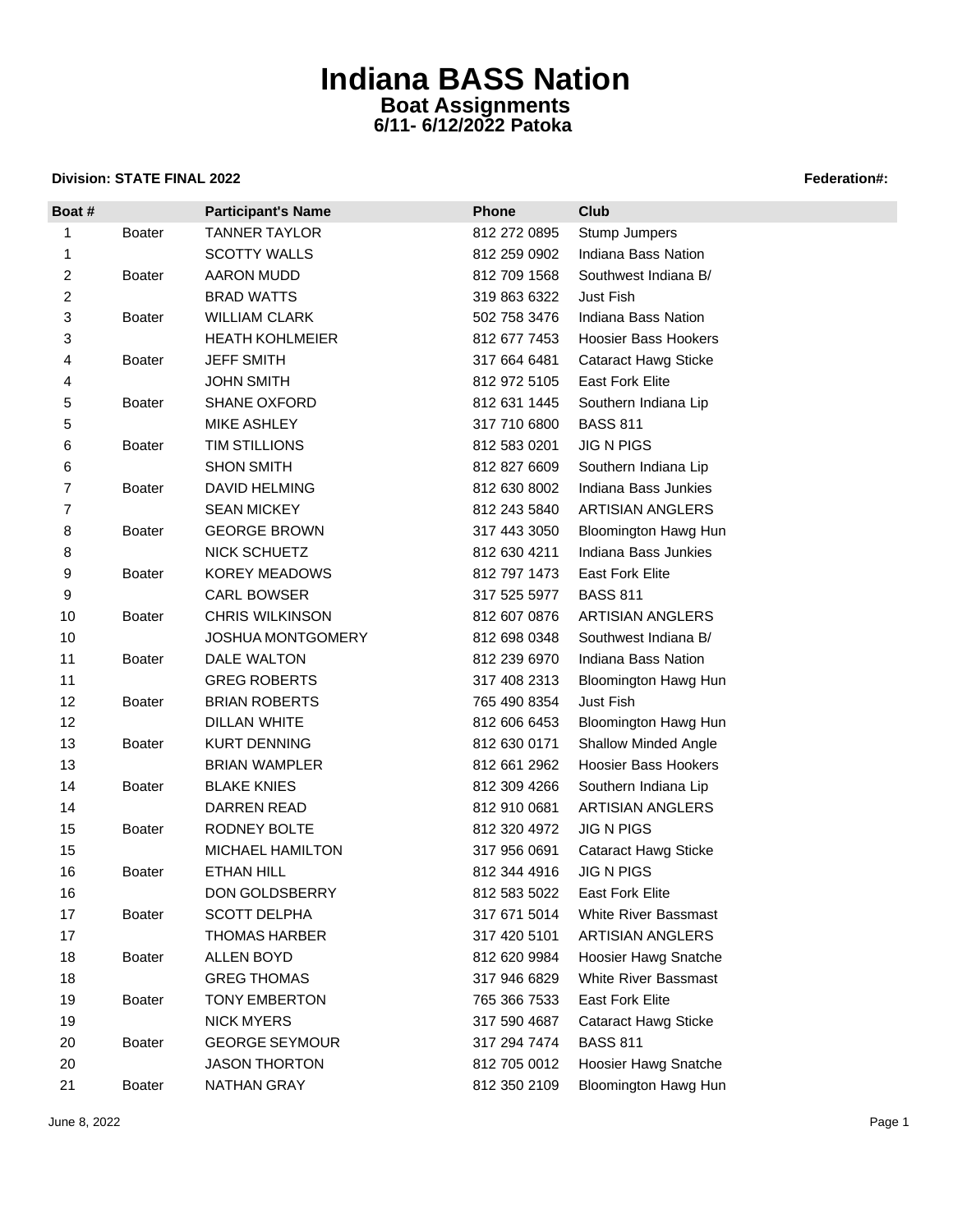### **Division: STATE FINAL 2022 Federation#:**

| Boat # |               | <b>Participant's Name</b>    | <b>Phone</b> | Club                        |
|--------|---------------|------------------------------|--------------|-----------------------------|
| 21     |               | <b>THOMAS DENNISON</b>       | 317 642 8315 | <b>BASS 811</b>             |
| 22     | <b>Boater</b> | <b>BLAKE ALBERTSON</b>       | 812 322 9298 | Stump Jumpers               |
| 22     |               | LUCAS FISHER                 | 812 699 3358 | Ditch Melon Snatcher        |
| 23     | <b>Boater</b> | DON CASE                     | 765 748 1229 | ANGLING ADDICTS             |
| 23     |               | JOHN CROOKS                  | 812 239 9049 | Ditch Melon Snatcher        |
| 24     | <b>Boater</b> | <b>BRANDON BARRETT</b>       | 812 369 0747 | Indiana Bass Nation         |
| 24     |               | <b>BRANDON ORR</b>           | 812 564 8099 | Ditch Melon Snatcher        |
| 25     | <b>Boater</b> | <b>MARTIN AUSBROOKS</b>      | 317 435 2983 | <b>White River Bassmast</b> |
| 25     |               | <b>BEN OKES</b>              | 812 205 1526 | Southwest Indiana B/        |
| 26     | <b>Boater</b> | <b>JARED ROBINSON</b>        | 812 528 8435 | <b>East Fork Elite</b>      |
| 26     |               | <b>JASON HARTZ</b>           | 812 946 7850 | Hoosier Hawg Snatche        |
| 27     | <b>Boater</b> | <b>SHANE PETERS</b>          | 317 512 8502 | <b>ARTISIAN ANGLERS</b>     |
| 27     |               | DAVID HOFFMAN                | 574 377 0386 | <b>Shallow Minded Angle</b> |
| 28     | <b>Boater</b> | <b>KYLE ALDRIDGE</b>         | 502 271 9686 | Jasper Bassmasters          |
| 28     |               | <b>DEVON GUFFEY</b>          | 765 524 6657 | ANGLING ADDICTS             |
| 29     | <b>Boater</b> | <b>MIKE PRUITT</b>           | 765 318 9141 | <b>Cataract Hawg Sticke</b> |
| 29     |               | <b>ERICKA DANIELS</b>        | 317 525 3388 | Just Fish                   |
| 30     | <b>Boater</b> | DREW HARKNESS                | 812 259 9014 | Ditch Melon Snatcher        |
| 30     |               | <b>JOHN ALBERTSON</b>        | 812 322 1763 | Stump Jumpers               |
| 31     | <b>Boater</b> | <b>BOB STERRETT</b>          | 317 991 2706 | <b>BASS 811</b>             |
| 31     |               | <b>KURT OTTO</b>             | 502 523 0507 | Hoosier Hawg Snatche        |
| 32     | Boater        | <b>JASON HOWERY</b>          | 317 979 3661 | <b>ARTISIAN ANGLERS</b>     |
| 32     |               | <b>WILLIAM GRUWELL</b>       | 765 730 3687 | ANGLING ADDICTS             |
| 33     | <b>Boater</b> | <b>BRIAN FUNKHOUSER</b>      | 812 369 3037 | <b>Bloomington Hawg Hun</b> |
| 33     |               | <b>CHAD UPTON</b>            | 812 259 2369 | Southwest Indiana B/        |
| 34     | <b>Boater</b> | <b>JERRY KOLLER</b>          | 765 318 0127 | <b>Hoosier Bass Hookers</b> |
| 34     |               | MIKE WHITE                   | 812 327 6912 | Bloomington Hawg Hun        |
| 35     | <b>Boater</b> | <b>CALEB CARNES</b>          | 270 863 0010 | Southern Indiana Lip        |
| 35     |               | JADEN FARLEY                 | 812 259 4939 | Indiana Bass Nation         |
| 36     | <b>Boater</b> | <b>CALEB SWARTEZENTRUBER</b> | 812 787 0378 | Ditch Melon Snatcher        |
| 36     |               | RON ROE                      | 812 698 4726 | Southwest Indiana B/        |
| 37     | Boater        | <b>JIM STOUT</b>             | 317 946 2525 | White River Bassmast        |
| 37     |               | SANDRA LUGO                  | 765 413 2539 | Just Fish                   |
| 38     | <b>Boater</b> | <b>MARK NIES</b>             | 812 719 7362 | Indiana Bass Junkies        |
| 38     |               | <b>BRAD HOSTETLER SR</b>     | 765 748 7495 | Southern Indiana Lip        |
| 39     | <b>Boater</b> | <b>HUNTER KNEPP</b>          | 812 787 1375 | <b>Hoosier Bass Hookers</b> |
| 39     |               | <b>KADE OLIVER</b>           | 765 748 9272 | ANGLING ADDICTS             |
| 40     | <b>Boater</b> | <b>DANIEL KRUGER</b>         | 812 630 8899 | Jasper Bassmasters          |
| 40     |               | <b>CORY CARTER</b>           | 317 615 0939 | White River Bassmast        |
| 41     | <b>Boater</b> | ROD KEEL                     | 812 797 3826 | Stump Jumpers               |
| 41     |               | PAT NOWAKOWSKI               | 317 694 2126 | <b>Shallow Minded Angle</b> |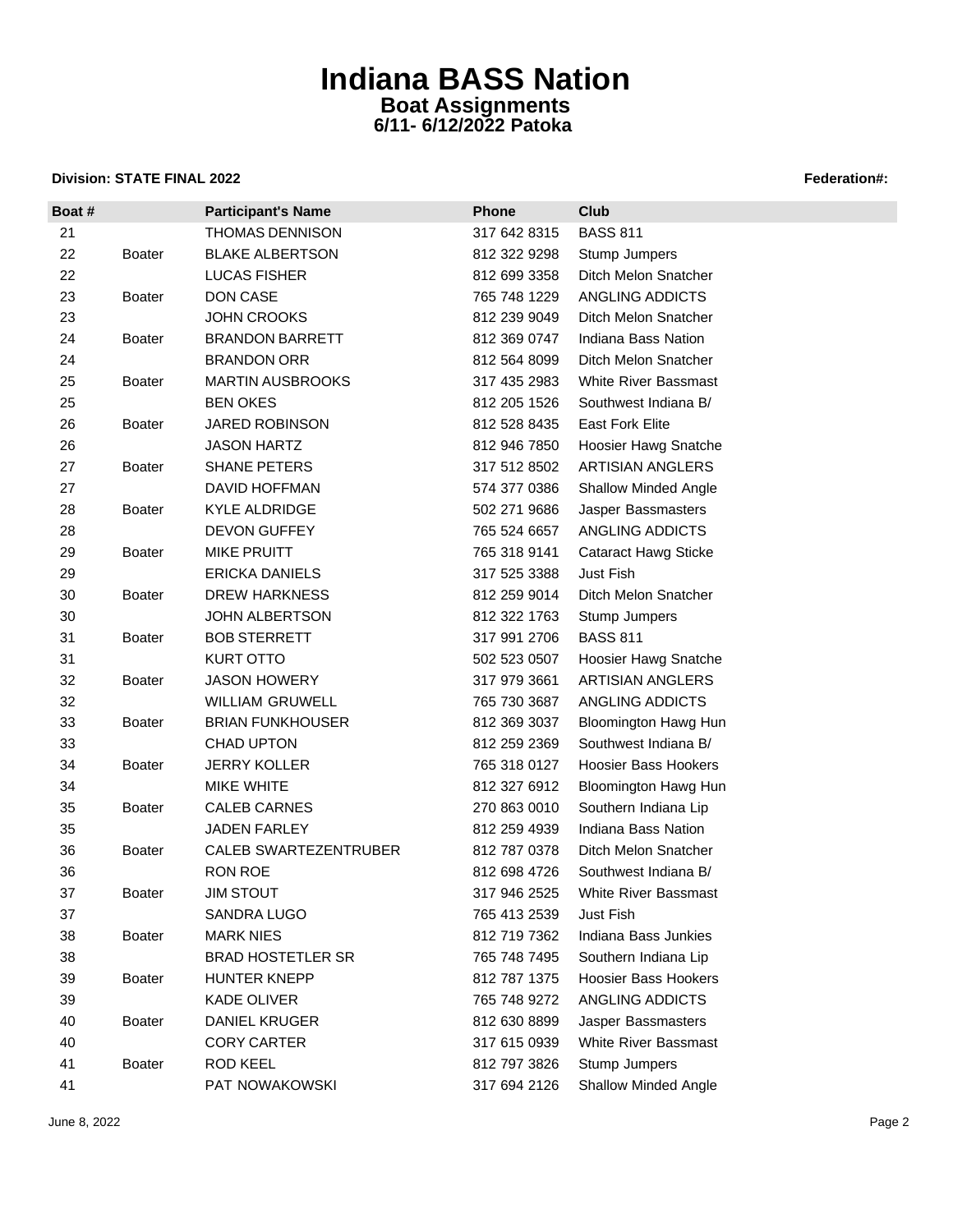### **Division: STATE FINAL 2022 Federation: Propose STATE FINAL 2022**

| Boat # |               | <b>Participant's Name</b> | <b>Phone</b> | <b>Club</b>                 |
|--------|---------------|---------------------------|--------------|-----------------------------|
| 42     | Boater        | <b>ERIC HARDESTY</b>      | 317 331 4113 | ARTISIAN ANGLERS            |
| 42     |               | ADAM HERBERT              | 812 593 6071 | Indiana Bass Nation         |
| 43     | <b>Boater</b> | <b>TRISTAN WAGLER</b>     | 812 259 0748 | <b>Hoosier Bass Hookers</b> |
| 43     |               | <b>CORY LORTS</b>         | 765 860 1659 | <b>White River Bassmast</b> |
| 44     | <b>Boater</b> | <b>KEVIN REECE</b>        | 812 734 5669 | Hoosier Hawg Snatche        |
| 44     |               | <b>MERLIN HAMMER</b>      | 812 272 3526 | Stump Jumpers               |
| 45     | <b>Boater</b> | <b>STEVEN WELLS</b>       | 812 592 4778 | <b>Premier Anglers</b>      |
| 45     |               | <b>CHARLIE HUGHES</b>     | 812 583 1238 | <b>JIG N PIGS</b>           |
| 46     | Boater        | <b>BUD MARTIN</b>         | 765 491 0045 | <b>Just Fish</b>            |
| 46     |               | ERIC BOGER                | 812 830 2342 | <b>Hoosier Bass Hookers</b> |
| 47     | <b>Boater</b> | <b>CHAD STARRETT</b>      | 317 442 8266 | <b>ARTISIAN ANGLERS</b>     |
| 47     |               | <b>LUKE BIRCH</b>         | 812 361 0046 | Stump Jumpers               |
| 48     | <b>Boater</b> | <b>JOSHUA BROWN</b>       | 812 968 0978 | Hoosier Hawg Snatche        |
| 48     |               | <b>KYLER MASON</b>        | 812 675 6953 | <b>JIG N PIGS</b>           |
| 49     | <b>Boater</b> | <b>BOB BAYLESS</b>        | 317 760 4175 | <b>Shallow Minded Angle</b> |
| 49     |               | <b>KRIS LEWIS</b>         | 317 379 8676 | <b>ARTISIAN ANGLERS</b>     |
| 50     | <b>Boater</b> | <b>MIKE VERTESCH</b>      | 317 627 3337 | <b>Shallow Minded Angle</b> |
| 50     |               | <b>COLBY REED</b>         | 812 340 4351 | Stump Jumpers               |
| 51     | <b>Boater</b> | <b>BRAD STOGSDILL</b>     | 812 325 0368 | Stump Jumpers               |
| 51     |               | <b>ANDY VANCE</b>         | 317 445 4388 | <b>Cataract Hawg Sticke</b> |
| 52     | <b>Boater</b> | <b>ERIC CAMDEN</b>        | 765 776 2305 | Just Fish                   |
| 52     |               | <b>BLAKE STOUT</b>        | 765 860 2795 | <b>White River Bassmast</b> |
| 53     | <b>Boater</b> | <b>KEVIN NEW</b>          | 812 675 2918 | <b>JIG N PIGS</b>           |
| 53     |               | <b>THOMAS PRITCHARD</b>   | 317 793 8404 | <b>East Fork Elite</b>      |
| 54     | <b>Boater</b> | <b>SHANE RAY</b>          | 317 525 4293 | <b>BASS 811</b>             |
| 54     |               | <b>LEVI ECKERT</b>        | 812 639 1081 | Jasper Bassmasters          |
| 55     | <b>Boater</b> | ROBERT FOXWORTHY          | 317 439 6437 | White River Bassmast        |
| 55     |               | <b>BRANDON WHITE</b>      | 812 327 2066 | <b>Bloomington Hawg Hun</b> |
| 56     | <b>Boater</b> | <b>MEL HEDRICK</b>        | 708 955 3229 | <b>JIG N PIGS</b>           |
| 56     |               | <b>BRILEY OGSBURY</b>     | 812 243 8609 | Indiana Bass Junkies        |
| 57     | <b>Boater</b> | MATT MCCOY                | 317 698 7470 | <b>Cataract Hawg Sticke</b> |
| 57     |               | <b>KEVIN MULLINS</b>      | 317 416 3026 | <b>Shallow Minded Angle</b> |
| 58     | <b>Boater</b> | MICHAEL MOSBY             | 812 789 3857 | <b>Hoosier Bass Hookers</b> |
| 58     |               | <b>ANTHONY PRICE</b>      | 812 267 5008 | Hoosier Hawg Snatche        |
| 59     | <b>Boater</b> | <b>BRIAN COLEMAN</b>      | 812 797 2268 | East Fork Elite             |
| 59     |               | STEVE WIGAND              | 812 630 6080 | Southern Indiana Lip        |
| 60     | <b>Boater</b> | JON DYBEL                 | 812 276 6932 | <b>East Fork Elite</b>      |
| 60     |               | <b>ERIC MOORE</b>         | 317 509 0474 | <b>Hoosier Bass Hookers</b> |
| 61     | <b>Boater</b> | <b>KEVIN ALLEN</b>        | 765 465 3619 | ANGLING ADDICTS             |
| 61     |               | <b>JASON SPEER</b>        | 812 327 3339 | <b>JIG N PIGS</b>           |
| 62     | <b>Boater</b> | CALVIN DAVIDSON           | 317 339 7857 | <b>Cataract Hawg Sticke</b> |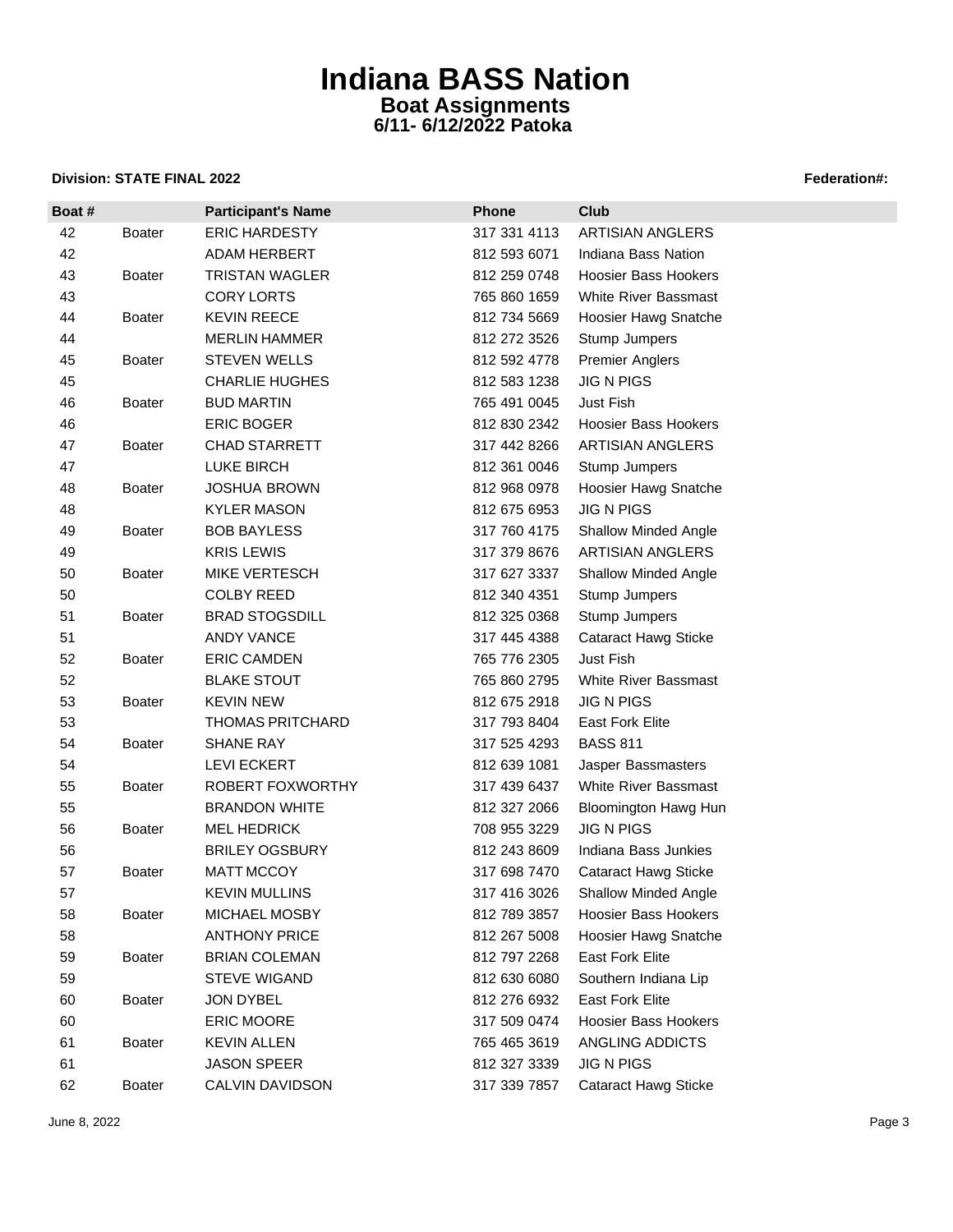### **Division: STATE FINAL 2022 Federation#:**

| Boat # |               | <b>Participant's Name</b>    | Phone        | <b>Club</b>                 |
|--------|---------------|------------------------------|--------------|-----------------------------|
| 62     |               | <b>TYLER LLOYD</b>           | 765 716 0585 | Southern Indiana Lip        |
| 63     | <b>Boater</b> | <b>BRAD HOSTETLER JR</b>     | 765 730 2469 | Southern Indiana Lip        |
| 63     |               | MICHAEL MORGAN               | 812 381 3500 | <b>JIG N PIGS</b>           |
| 64     | <b>Boater</b> | FRED COLEMAN                 | 765 418 5508 | Just Fish                   |
| 64     |               | <b>KEEGAN JONES</b>          | 765 755 3672 | ANGLING ADDICTS             |
| 65     | <b>Boater</b> | <b>JILL KNIES</b>            | 812 630 3002 | <b>Hoosier Bass Hookers</b> |
| 65     |               | <b>JASON YOCUM</b>           | 317 538 6701 | Just Fish                   |
| 66     | Boater        | <b>BRANDON OKES</b>          | 812 881 0320 | Southwest Indiana B/        |
| 66     |               | <b>KELLY ABRAM</b>           | 812 360 3573 | <b>Bloomington Hawg Hun</b> |
| 67     | <b>Boater</b> | <b>ROB GARDNER</b>           | 765 717 0039 | ANGLING ADDICTS             |
| 67     |               | <b>GARY TOOMBS</b>           | 502 442 8438 | Indiana Bass Nation         |
| 68     | <b>Boater</b> | <b>COLE MILES</b>            | 812 332 9880 | <b>Bloomington Hawg Hun</b> |
| 68     |               | <b>BRANDEN HARDESTY</b>      | 317 412 4875 | <b>ARTISIAN ANGLERS</b>     |
| 69     | Boater        | DANIEL BOWLING               | 812 360 6317 | Stump Jumpers               |
| 69     |               | <b>KYLE TAYLOR</b>           | 812 564 9126 | Indiana Bass Junkies        |
| 70     | <b>Boater</b> | <b>STEVE HAAS</b>            | 317 502 4270 | White River Bassmast        |
| 70     |               | <b>JESSE CULLISON</b>        | 812 325 4885 | Stump Jumpers               |
| 71     | <b>Boater</b> | <b>JEREMY KNEPP</b>          | 812 486 9030 | Indiana Bass Junkies        |
| 71     |               | DANIEL EVERSOLE              | 812 595 1719 | Hoosier Hawg Snatche        |
| 72     | <b>Boater</b> | <b>JOSH COLE</b>             | 502 468 6228 | <b>Premier Anglers</b>      |
| 72     |               | <b>JACOB GRESS</b>           | 812 630 5207 | Southern Indiana Lip        |
| 73     | Boater        | <b>SEAN GILLENWATER</b>      | 812 325 6447 | Ditch Melon Snatcher        |
| 73     |               | <b>BRAD BONWELL</b>          | 765 977 5400 | <b>Premier Anglers</b>      |
| 74     | <b>Boater</b> | GIUSEPPE CAVALETTO           | 317 508 2744 | <b>BASS 811</b>             |
| 74     |               | <b>PATRICK RIPPY</b>         | 812 381 7008 | Ditch Melon Snatcher        |
| 75     | <b>Boater</b> | JUSTIN HENDERSON             | 317 627 7782 | Indiana Bass Nation         |
| 75     |               | <b>GARY WAGNER</b>           | 765 318 1659 | <b>Cataract Hawg Sticke</b> |
| 76     | Boater        | <b>DEREK MASTERS</b>         | 765 686 0524 | <b>Premier Anglers</b>      |
| 76     |               | <b>ZACH CLINE</b>            | 812 827 4190 | Jasper Bassmasters          |
| 77     | <b>Boater</b> | <b>CHRIS RHODES</b>          | 765 748 1328 | ANGLING ADDICTS             |
| 77     |               | <b>RICK MATTINGLY</b>        | 812 205 0645 | Southwest Indiana B/        |
| 78     | <b>Boater</b> | <b>ISAIAH SWARTZENTRUBER</b> | 812 709 1958 | Ditch Melon Snatcher        |
| 78     |               | ROB CAMPBELL                 | 317 945 9449 | <b>Cataract Hawg Sticke</b> |
| 79     | <b>Boater</b> | <b>ANDY EATON</b>            | 812 486 7455 | Indiana Bass Junkies        |
| 79     |               | JEFF WHITE                   | 812 325 3724 | East Fork Elite             |
| 80     | <b>Boater</b> | <b>NICK UEBELOR</b>          | 812 639 6489 | Southern Indiana Lip        |
| 80     |               | <b>TRAVIS SCHOLZ</b>         | 317 281 8798 | Indiana Bass Nation         |
| 81     | <b>Boater</b> | <b>RYAN MATHIAS</b>          | 812 709 0397 | Ditch Melon Snatcher        |
| 81     |               | RENEE HENSLEY                | 574 339 2739 | <b>Shallow Minded Angle</b> |
| 82     | <b>Boater</b> | <b>SHANE HARRISON</b>        | 812 207 9695 | Hoosier Hawg Snatche        |
| 82     |               | <b>JEREMIAH MORGAN</b>       | 812 791 8328 | East Fork Elite             |